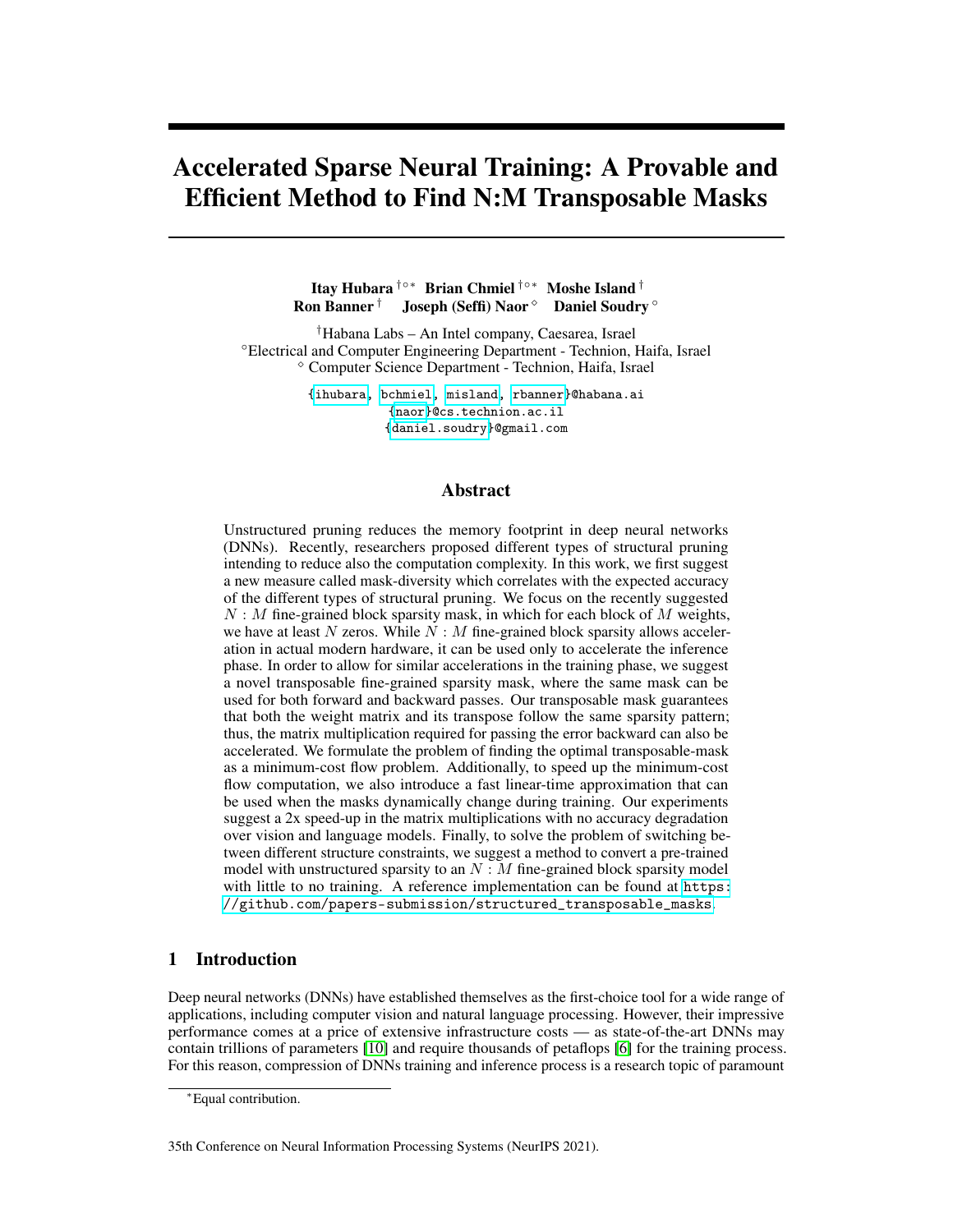importance in both academia and industry. The main techniques of compression include quantization [\[2,](#page-9-2) [34\]](#page-11-0), knowledge distillation [\[17\]](#page-10-0), and pruning [\[15,](#page-10-1) [23\]](#page-10-2).

Pruning DNNs is one of the most popular and widely studied methods to improve DNN resource efficiency. The different pruning methods can be categorized into two different groups: unstructured and structured pruning. While the former can achieve a very high compression ratio, it usually fails in reducing the computational footprint in modern hardware. In contrast, structured pruning methods, such as block [\[41\]](#page-11-1) or filter [\[23\]](#page-10-2) pruning, are more hardware friendly. Unfortunately, these methods usually fail to keep the original accuracy for high compression ratios [\[37\]](#page-11-2). Finding an optimal structured sparsity pattern is still an ongoing research topic.

Recently, Nvidia [\[36\]](#page-11-3) announced the A100 GPU, containing sparse tensor cores which are able to accelerate fine-grained sparse matrix multiplication. The sparse tensor cores in A100 enable a 2x acceleration of regular matrix multiplication in DNNs,  $Y = W X$ , where W and X are weight and input matrices, respectively. The only requirement is that W would have a fine-grained 2:4 sparsity structure, i.e. out of every four contiguous elements in  $W$ , two are pruned. Nvidia [\[36\]](#page-11-3) suggested a two-fold scheme for pruning a pretrained dense model: (a) Define a fine-grained 2:4 fixed mask, and (b) retrain with the masked weights using original training schedule. Indeed, the Nvidia [\[36\]](#page-11-3) approach is very appealing for the common case where a pretrained dense model is given.

While the Nvidia [\[36\]](#page-11-3) method works well on many models, a pretrained model is not always given. In those cases, one has to first train a dense model and only then try to prune it. To alleviate this demand, Zhou et al. [\[43\]](#page-11-4) suggested a method that trains from scratch a model with  $N : M$  fine-grained mask, using a sparse-refined straight-through estimator (SR-STE). Similarly to the quantization-awaretraining methods [\[18\]](#page-10-3), they maintain a dense copy of the weights and prune it in every iteration, passing the gradients using the straight-through estimator [\[5\]](#page-9-3). Since the mask dynamically changes while training, they suggest adding an extra weight decay on the masked (i.e. pruned) elements to reduce the mask changes during the training process. As opposed to Evci et al. [\[9\]](#page-9-4) that aims to reduce memory footprint for sparse training from scratch, Zhou et al. [\[43\]](#page-11-4) only eliminates the need to train a dense model before pruning it.

<span id="page-1-0"></span>

Figure 1: High-level overview of the different questions and their corresponding solutions proposed in this work. Motivated by understanding fine-grained sparsity we first suggest a measure to rank different sparsity mask, then we suggest a method to accelerate training with fine-grained sparsity and finally propose a method to change the fine-grained mask without re-training.

Motivated by these promising results, our goal here is to answer three remaining questions: (Fig. [1\)](#page-1-0)

- 1. How to rank different types of sparsity masks? We suggest a new measure called "mask diversity", which is the first to connect mask constraints and network accuracy (Section [3\)](#page-3-0).
- 2. Can fine-grained sparsity masks accelerate training? We start by observing both the forward and the backward matrix-multiplications involving the weight matrix  $W$ . Since the backward pass requires using the transposed matrix  $W<sup>T</sup>$ :

<span id="page-1-1"></span>
$$
\frac{\partial \text{Loss}}{\partial X} = W^T \cdot \frac{\partial \text{Loss}}{\partial Y},\tag{1}
$$

and in general  $W<sup>T</sup>$  does not have an N : M fine-grained sparsity structure (even if W has this structure), the methods suggested in [\[43,](#page-11-4) [36\]](#page-11-3) accelerate only the forward pass matrix-multiplication,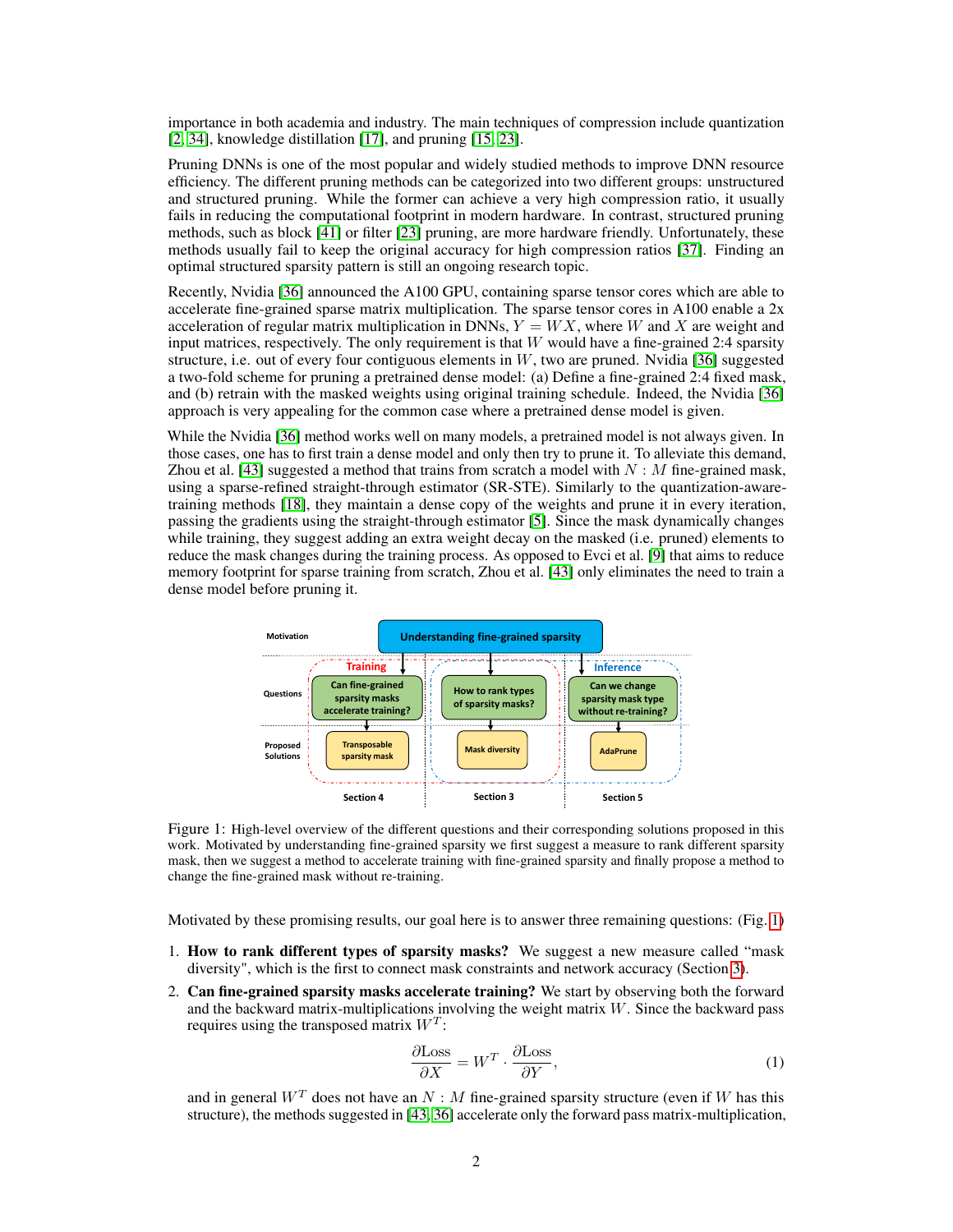$Y = W X$ . Consequently, the current methods only utilize in part the sparse tensor cores to accelerate training. We propose a novel  $N : M$  transposable-fine-grained sparsity mask, where the same mask can be used for both forward and backward passes (Fig. [2\)](#page-2-0). We focus on accelerating sparse training in the two settings detailed above: (a) starting from a pretrained model, and (b) starting from scratch. For (a) we derive a novel algorithm to determine the optimal transposablemask using a reduction to a min-cost flow problem. For (b) we devise an approximation algorithm with an (almost) linear (in input-size) time complexity that produces a mask whose  $\ell_1$  norm is within a factor of 2 from the optimal mask. We show the effectiveness of both methods (Section [4\)](#page-4-0).

<span id="page-2-0"></span>

Figure 2: (a): A 4:8 structured pruning mask, as in Zhou et al. [\[43\]](#page-11-4), Nvidia [\[36\]](#page-11-3), capable of accelerating with sparse tensors core only the forward pass. (b): The suggested 4:8 transposable structured pruning mask capable of accelerating with sparse tensors core the forward and backward passes.

3. Can we change the type of sparsity mask structure without re-training? Different hardware devices can support different types of fine-grained sparsity masks. Therefore, we suggest the "Adaprune" method, which converts between types of sparsity masks (even from unstructured masks) without the need of re-training, and almost no degradation in accuracy (Section [5\)](#page-7-0).

## 2 Related work

Pruning of neural networks weights has been extensively investigated, starting with classical methods in the late 1980s [\[20,](#page-10-4) [31,](#page-10-5) [32,](#page-11-5) [21\]](#page-10-6) and then amounting to dozens of papers published in recent years. Since DNNs are generally over-parameterized, pruning the weights reduces their memory footprint. In special cases, when the sparsity mask has a specific pattern, it has the potential to reduce computational footprint as well. The most common practice is to prune a pretrained dense model, so that it will be sparse at deployment. Since the accuracy of the pretrained dense model is known, one can tune the sparsity level to ensure comparable accuracy for the sparse model. Recently, a new line of research that aims to train sparse models from scratch [\[14,](#page-10-7) [7,](#page-9-5) [9\]](#page-9-4) has emerged. The goal is to train models that cannot fit into currently available hardware. Next, we briefly overview the structured, unstructured, and accelerating-sparse-training categories.

Unstructured pruning. It removes individual elements of the matrix, aiming for high total sparsity, while being agnostic to the location of the pruned elements. Standard pruning methods are based on different criteria, such as magnitude [\[15\]](#page-10-1), approximate  $L_0$  regularization [\[26\]](#page-10-8), or connection sensitivity [\[22\]](#page-10-9). Recent methods [\[12\]](#page-9-6), suggested to train a dense network until convergence, extract the required mask ("winning ticket"), and use the original training regime to re-train the active weights from their original initialization or final values [\[38\]](#page-11-6) using the original training schedule. These methods are able to achieve over 80% sparsity on ResNet50- ImageNet dataset [\[38\]](#page-11-6). Despite the high sparsity ratio that can be achieved with these methods, modern hardware cannot efficiently utilize such a form of sparsity for reducing computational resources [\[36\]](#page-11-3).

Structured pruning. It removes weights in specific location based patterns, which are more useful for hardware acceleration. Such methods can be applied at either the level of channels or layers. For example, Li et al. [\[23\]](#page-10-2) remove the channels with the lower norm, Luo et al. [\[27\]](#page-10-10) prune channels according to the effect on the activation of the following layer, and [\[41\]](#page-11-1) split the filters into multiple groups, applying a group Lasso regularization. All these methods are natively supported in both hardware and software, as they effectively change the model structure by reducing channels or groups. Yet, no such method was able to achieve a reasonable accuracy with sparsity levels higher than 50%. As observed by Liu et al. [\[25\]](#page-10-11), filter pruning of a pretrained dense over-parameterized model is rarely the best method to obtain an efficient final model. Thus, here the structured pruning serves mostly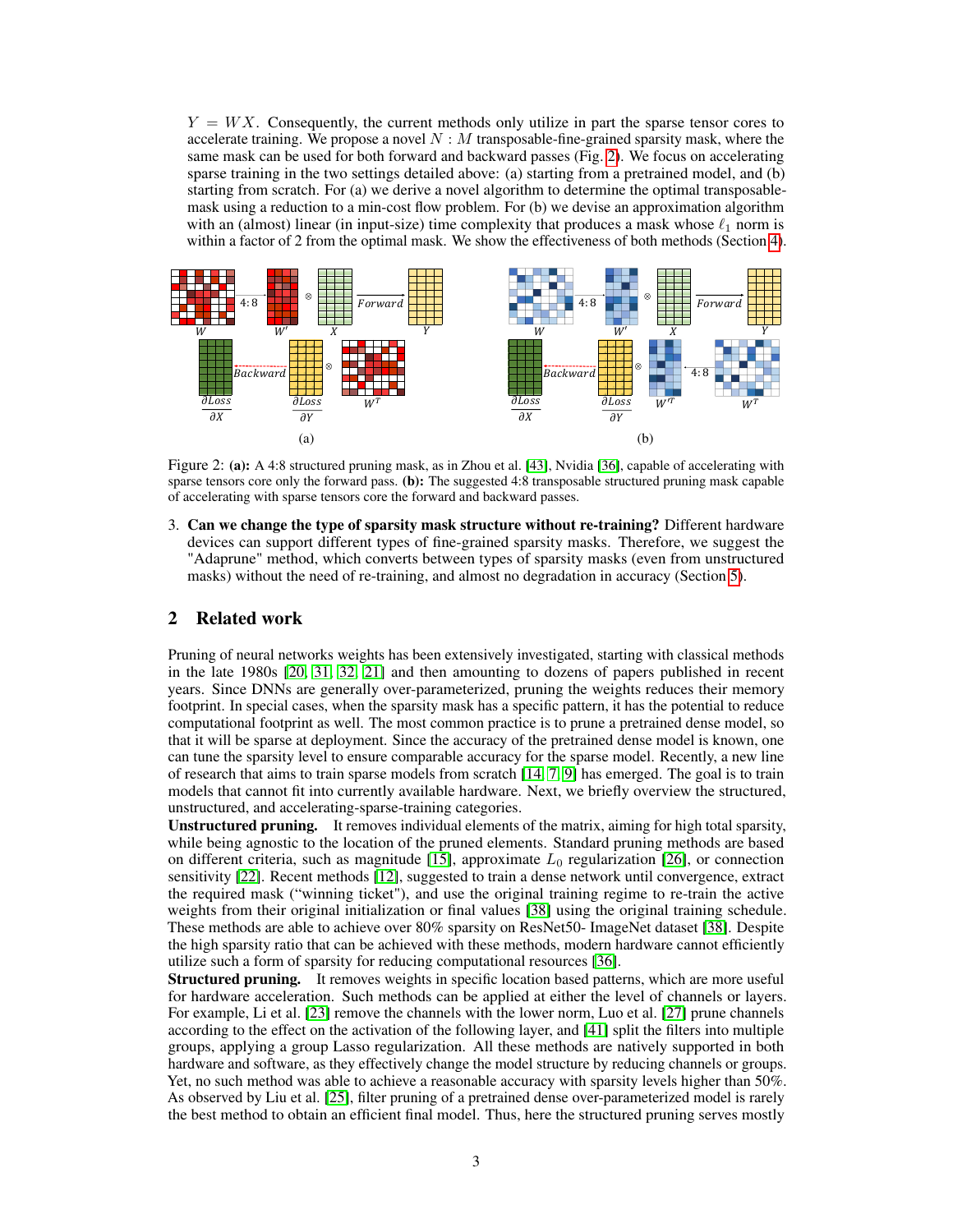as a DNN architecture search for the optimal compact model [\[40,](#page-11-7) [42\]](#page-11-8). Our work is most closely related to Zhou et al. [\[43\]](#page-11-4), which is the first work that attempted training with a fine-grained  $N : M$ structured sparsity mask, as explained above.

Accelerating sparse training for model deployment. The most common approach for sparse model deployment requires a three steps process: (a) train a dense model; (b) define a sparsity mask (c) fine-tune while enforcing the mask on the model's weights. The lottery ticket hypothesis of Frankle & Carbin [\[12\]](#page-9-6) demonstrates that we can avoid the dense training, i.e., step (a), had we known how to choose the appropriate mask. Since Frankle  $& Carbin [12]$  $& Carbin [12]$  discovered the optimal mask (winning ticket) by applying dense training, the question of how to find the optimal mask without training remained open. Since setting a predefined fixed mask results in some accuracy degradation (Gray et al. [\[14\]](#page-10-7) that requires expanding the model size), several researchers [\[4,](#page-9-7) [29,](#page-10-12) [30,](#page-10-13) [7,](#page-9-5) [9\]](#page-9-4) tried to enable dynamic mask changes during the training process. All methods focused on unstructured sparsity and aimed to enable training large models on hardware with memory limitations. In contrast to these approaches, Zhou et al. [\[43\]](#page-11-4) does not aim to reduce the model memory footprint during training, but rather accelerate inference while avoiding dense pre-training. To that end, they keep a dense weight matrix, and in each iteration they re-calculate the mask. With the obtained pruned copy of the weights they perform the forward and backward pass and update the dense copy. Therefore, this method is most relevant when a pretrained dense model is not given, and one wishes to obtain a fine grained  $N : M$  sparse model for inference. While our work focuses on the setting of Zhou et al. [\[43\]](#page-11-4), we argue that it can easily combined with Evci et al. [\[9\]](#page-9-4) work, as it aims to solve a different issue within the same problem.

### <span id="page-3-0"></span>3 Mask Diversity

Structured sparsity requires masks with a hardware-friendly structure type. Yet, which structure should be employed is still an open question. The additional hardware cost (mainly chip-area and power) required to support each of the structures is hard to quantify, as it varies based on the hardware design. However, the effect of the structure on the model accuracy is oblivious to the hardware at hand. Therefore, in this section, we aim to find a method for ranking different types of sparsity masks, which can predict help the model accuracy. We start from an hypothesis that the structure constraints cause accuracy degradation. Thus, we expect that the best sparsity levels, without accuracy degradation, would be achieved by unstructured sparsity, which has no requirements on the sparsity structure type. To quantify how much a specific structure constrains the model, we introduce a new measure, called *mask-diversity* (MD). MD is the number of all possible masks that adhere to the restrictions of the structure under similar sparsity level. As an example, we derive the MD for a tensor size T under four different structure constraints:

- 1. Unstructured sparsity: no constraints, except for an overall sparsity level. This is the most common setting in the literature.
- 2. Structured N:M sparsity: N values in each block of size  $M$  are set to zero. This structure is currently supported in the most widely deployed hardware [\[36\]](#page-11-3).
- 3. Transposable N:M sparsity: for a block of size  $M \times M$  both columns and rows must follow the  $N : M$  fine-grained constraints. As we later discuss (Section [4\)](#page-4-0), the transposable structure is essential for training acceleration.
- 4. Sequential N:M sparsity: any block of size  $M$  must contain  $N$  sequential zeros. This is an example for a small potential modification to the  $N : M$  fine-grained structure, which might be more hardware friendly (data can be compressed and decompressed more easily).

MD depends on the required sparsity level (and the tensor size), thus without loss of generality we set the sparsity level to be  $N/M$ . In Eq. [\(2\)](#page-3-1) we write the MD for each of the constraints (1-4) above, derived using basic combinatorial arguments (Appendix A.6):

<span id="page-3-1"></span>**1.** MD<sub>Unstructured</sub> = 
$$
\left(\frac{T}{\frac{NT}{M}}\right)
$$
; **3.** MD<sub>Transposable</sub> =  $(M!(M-1)! \cdots (M-N+1)!)^{\frac{T}{M^2}}$   
**2.** MD<sub>Structured</sub> =  $\left(\frac{M!}{N!(M-N)!}\right)^{\frac{T}{M}}$ ; **4.** MD<sub>Sequential</sub> =  $(M-N+1)^{\frac{T}{M}}$  (2)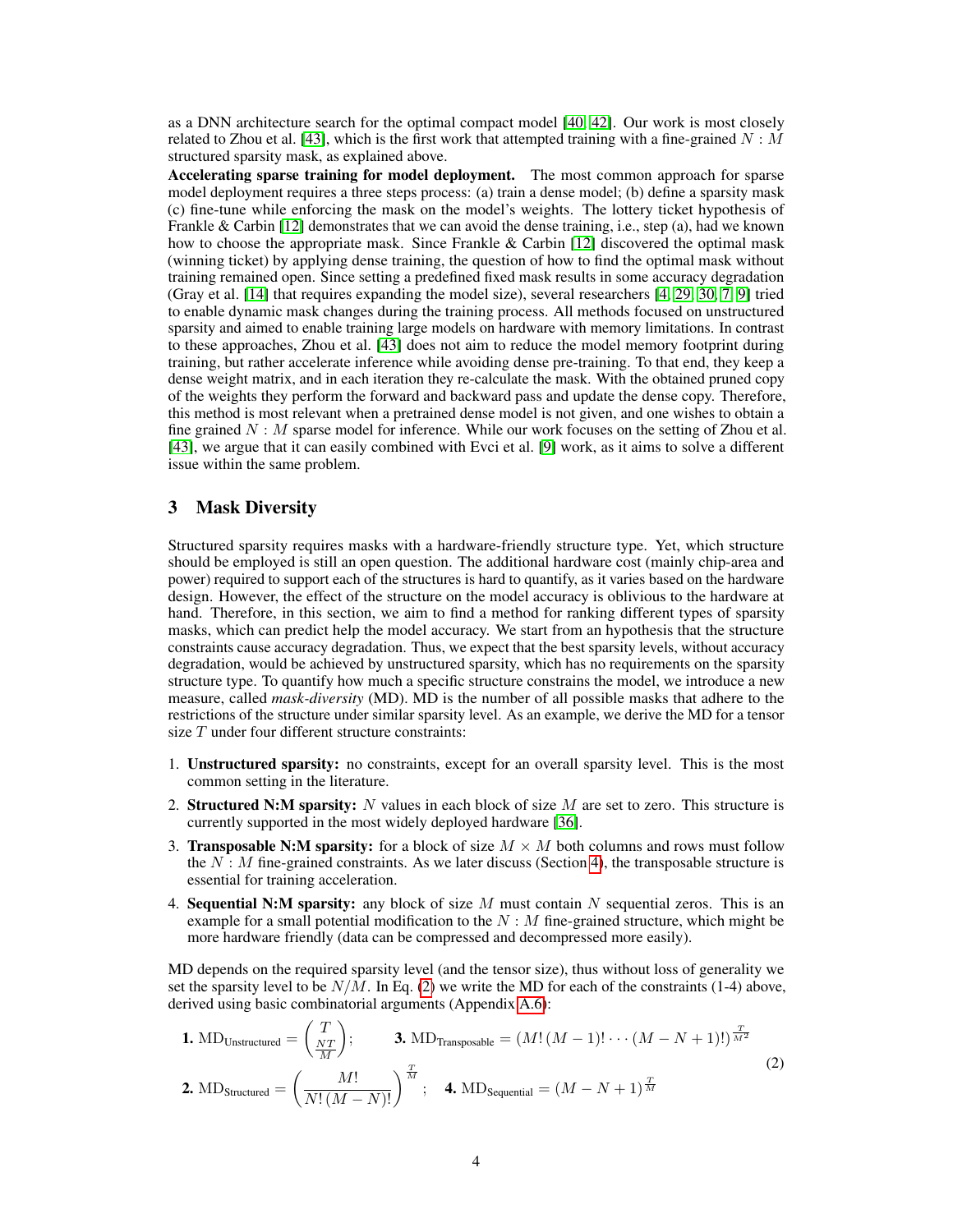<span id="page-4-1"></span>Table 1: MD for different constraints for a matrix of size  $8 \times 8$ .

Table [1](#page-4-1) shows the MD for a matrix of size  $8 \times 8$  with 50% sparsity under different constraints. As expected, unstructured sparsity achieves best in class MD, however its hardware cost makes it unfeasible to use on modern architectures [\[14,](#page-10-7) [8,](#page-9-8) [13\]](#page-9-9). Additionally, sequential N:M sparsity has worst in class MD and con-

| N : M        | 1·2                 | 2:4                 | 4:8                            |
|--------------|---------------------|---------------------|--------------------------------|
| Unstructured | $1.8 \cdot 10^{18}$ | $1.8 \cdot 10^{18}$ | $1.8 \cdot \overline{10^{18}}$ |
| Structured   | $4 \cdot 10^{9}$    | $2.8 \cdot 10^{12}$ | $5.7 \cdot 10^{14}$            |
| Transposable | $6 \cdot 10^{4}$    | $4 \cdot 10^8$      | $1.\overline{7 \cdot 10^{13}}$ |
| Sequential   | $4 \cdot 10^9$      | $4 \cdot 10^{7}$    | $4 \cdot 10^5$                 |

sequently we expect that using it would harm the model accuracy (Fig. [3a\)](#page-4-2). Thus, from here on, we focus on the structured and transposable structured fine-grained sparsity. Notice the MD of structured 2:4, which was used in [\[36,](#page-11-3) [43\]](#page-11-4) is severely reduced when transposable constraints are enforced. Since a transposable structure enables training acceleration (Section [4\)](#page-4-0), supporting this structure is essential. Thus, we suggest a minimal expansion of the block size (from 4 to 8) which enables the transposable fine-grained structure to reach a similar MD as the 2:4. Increasing the block size requires more multiplexers to support the  $N : M$  structure [\[24\]](#page-10-14). However, the hardware cost increases only logarithmically with respect to  $N$  (details given in Appendix A.5). We therefore argue that such an expansion is reasonable. To better test our hypothesis, we measured the accuracy degradation with respect to the mask diversity on ResNet18 with Cifar-100 dataset. As can be seen in Fig. [3a,](#page-4-2) the accuracy correlates with the MD metric and the 4:8 transposable fine-grained mask reached a comparable accuracy to the 2:4 fine-grained mask. Moreover, recall the common method of magnitude pruning has an underlying objective to preserve the tensor  $\ell_1$  norm. We therefore measured the effect of the different constraints on the  $\ell_1$  norm in Fig. [3b.](#page-4-2) This figure shows the  $\ell_1$ norm of the last layer in trained ResNet-50 after applying different structured pruning. Here as well, 2:4 structured and 4:8 transposable structured have (almost) similar  $\ell_1$  norms.

<span id="page-4-2"></span>

Figure 3: (a): ResNet18 over Cifar100 top-1 accuracy for weight sparsity of 50 % using different structured and unstructured masks. As expected the mask diversity correlates with the pruned model accuracy. (b): Magnitude of the last layer's weight tensor of ResNet-50 (pretrained dense model) masked with structured mask 4:8, 2:4, 4:8 transposable ("4:8-T") and 4:8 sequential ("4:8-S") normalized by the unstructured 50% sparsity ("US"). Notice that mask diversity is correlated with magnitude preservation. As expected the 4:8 transposable mask has a similar  $\ell_1$  norm score as the 2:4 mask. Additional results and details in Appendix A.7 .

## <span id="page-4-0"></span>4 Computing transposable sparsity masks

In general, training DNNs requires three matrix multiplications per layer. The first multiplication is required for the forward propagation between the weights and activation. The other two multiplications are used for the backward and update phases. The backward phase calculates the gradients of the loss function with respect to the input of the neural layer. This is done by recursively passing the error from the last layer to the first (Eq. [\(1\)](#page-1-1)). Note that the backward phase uses the transposed weight matrix. Hence, accelerating the backward phase requires the transposed weight matrix to adhere to the hardware required pattern (e.g.,  $N : M$  fine-grained sparsity). In this section, we tackle this issue by presenting a novel to find  $N : M$  transposable fine-grained sparsity masks, where the same mask can be used to accelerate both forward and backward passes (Fig. [2\)](#page-2-0). The required mask contains only  $M - N$  non-zero elements, for every contiguous M elements, in both W and  $W<sup>T</sup>$ simultaneously. We formulate the problem and suggest two methods to generate the transposable mask.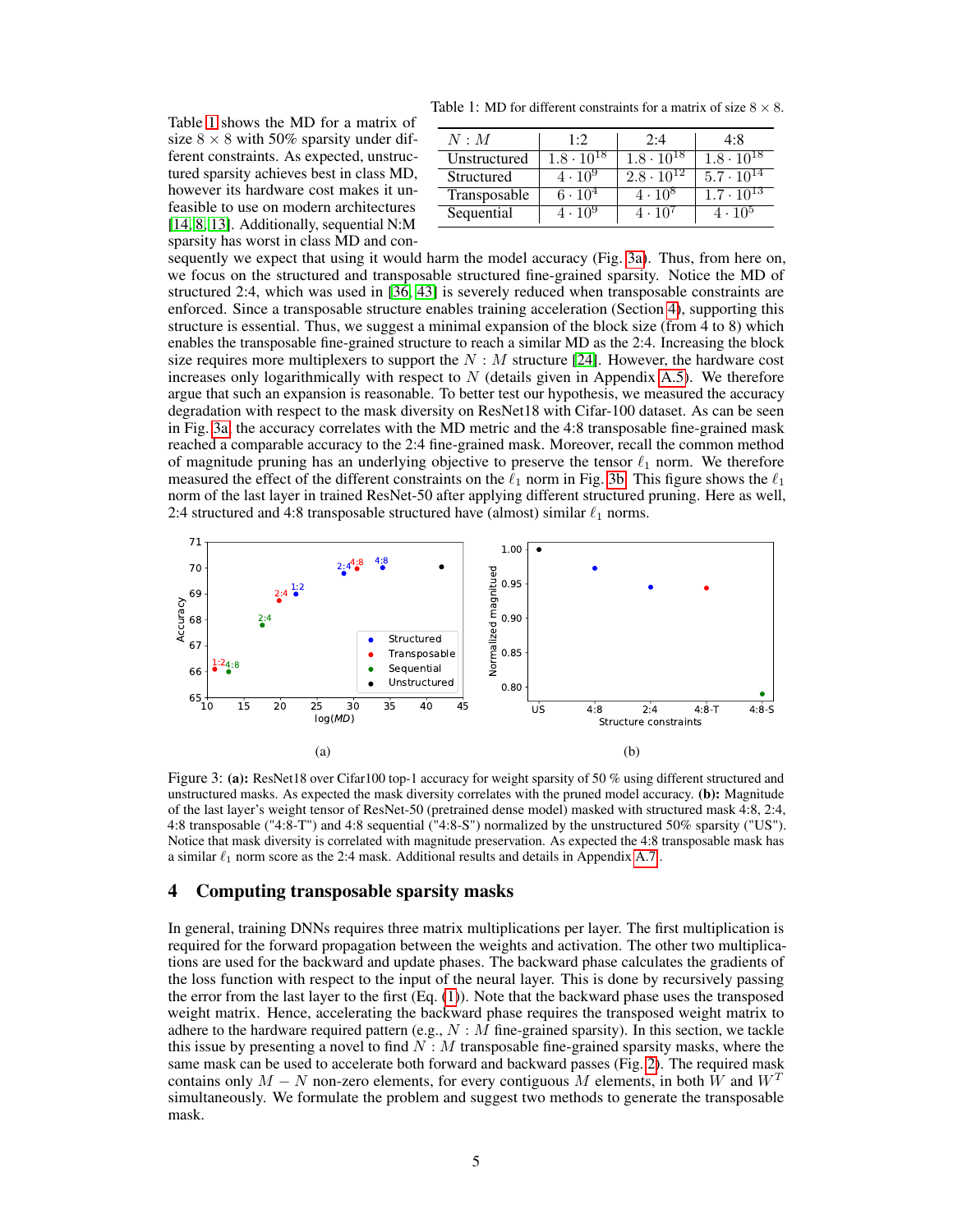**Problem formulation.** First, we provide an integer-programming (IP) formulation for finding an optimal transposable fine-grained mask. Let us consider a block of size  $M \times M$  in a weight matrix W. Our goal is to maximize the  $\ell_1$  norm of W after masking N elements in each row and column. We formulate the problem as an integer program. Define a binary sparsity mask  $S \in \{0,1\}^{M \times M}$ , where  $S_{i,j} = 1$  if and only if the element  $W_{i,j}$  is not pruned, and otherwise  $S_{i,j} = 0$ . The resulting integer program is

<span id="page-5-1"></span>
$$
\max_{S \in \{0,1\}^{M \times M}} \sum_{i,j} S_{i,j} |W_{i,j}| \text{ s.t. } \forall j : \sum_{i} S_{i,j} = N, \forall i : \sum_{j} S_{i,j} = N. \tag{3}
$$

In the following, we examine several methods for solving this problem. We first describe an optimal, yet computationally expensive method. We then describe a more efficient method, which provides an approximate near-optimal solution.

Reduction to Min-Cost Flow. General integer programs (IP) require exponential time complexity with respect to the input size (worst-case). Fortunately, Fig. [4](#page-5-0) shows that our IP formulation (Eq. [\(3\)](#page-5-1)) reduces to a min-cost flow problem. There is a vast literature on efficient min-cost flow algorithms (see e.g., [\[1\]](#page-9-10)), however, the most efficient algorithms for our setting take time  $O(M^3 \log M)$  time for computing an optimal transposable mask for a block size of  $M \times M$  [\[1\]](#page-9-10)[pp. 396-397]<sup>[2](#page-5-2)</sup>. The min-cost flow solution should be used when training from a pretrained dense model, where the transposable mask is generated once, remaining fixed from then on during training. On the other hand, sparse training from scratch requires changing the mask during training, and it is therefore essential to find a very efficient algorithm for computing the mask. To this end, we design a light *2-approximation* algorithm, i.e., for every input it produces a solution which is guaranteed to be within a factor of 2 of an optimal solution (to the given input), yet it runs in almost linear time.

<span id="page-5-0"></span>

Figure 4:  $\frac{M}{2}$  : M transposable-sparsity optimization as a min-cost flow problem. In addition to a source and a sink, the network has a node for each row and for each column. The construction uses three types of edges: (i) *source edges* emanating from the source node s into each row node i; (ii) *sink edges* connecting each column node j with the sink node t; and (iii) a *coefficient edge*  $(i, j)$  for each matrix element  $W_{i,j}$ . Each source edge  $(s, i)$  has capacity  $\frac{M}{2}$  which is equal to the number of elements that need to be selected for pruning in row *i*. Similarly, each sink edge  $(j, t)$  has capacity  $\frac{M}{2}$  which is equal to the number of elements pruned in column j.<br>Each coefficient edge  $(i, j)$  has unit capacity and cost  $|W_{i,j}|$ . Finally, selecting a matrix element wi  $W_{i,j}$  for pruning corresponds to a unit flow on the coefficient edge  $(i, j)$ . Assuming the source and sink edges have zero-cost, there is a one-to-one correspondence between a min-cost flow solution that sends a flow of value  $\frac{M^2}{2}$  from the source s to the destination t in this construction, and an optimal transposable mask minimizing the sum of absolute values selected for pruning.

2-Approximation algorithm. We design a greedy *2-approximation* algorithm (see Algorithm [1\)](#page-6-0) having a low time complexity that can be used in practice without compromising too much the quality of the solution produced. Unlike the optimal min cost flow solution that runs in time complexity of  $O(M^3)$  for a block size of  $M \times M$ , Algorithm [1](#page-6-0) has a running time of  $O(M^2 \log M)$  i.e., a time complexity that is almost linear in the number of block elements  $M^2$ . The approximation algorithm uses the same construction described in Fig. [4,](#page-5-0) but instead of running a min-cost flow on the graph, it employs a simple greedy approach. Let P be the list of edges pruned by Algorithm [1,](#page-6-0) let  $W(P)$  be the total weight of the edges in  $P$ , and let  $W^*$  be the weight of an optimal solution (i.e., the minimal sum of edges that can be pruned to create a  $\frac{M}{2}$  : M transposable sparsity mask). The next lemma establishes that Algorithm [1](#page-6-0) finds a 2-approximate solution (proof in Appendix A.2, with an example showing the upper bound is tight):

<span id="page-5-2"></span><sup>&</sup>lt;sup>2</sup>More modern methods that are based on interior point algorithms seem to be less efficient for our setting.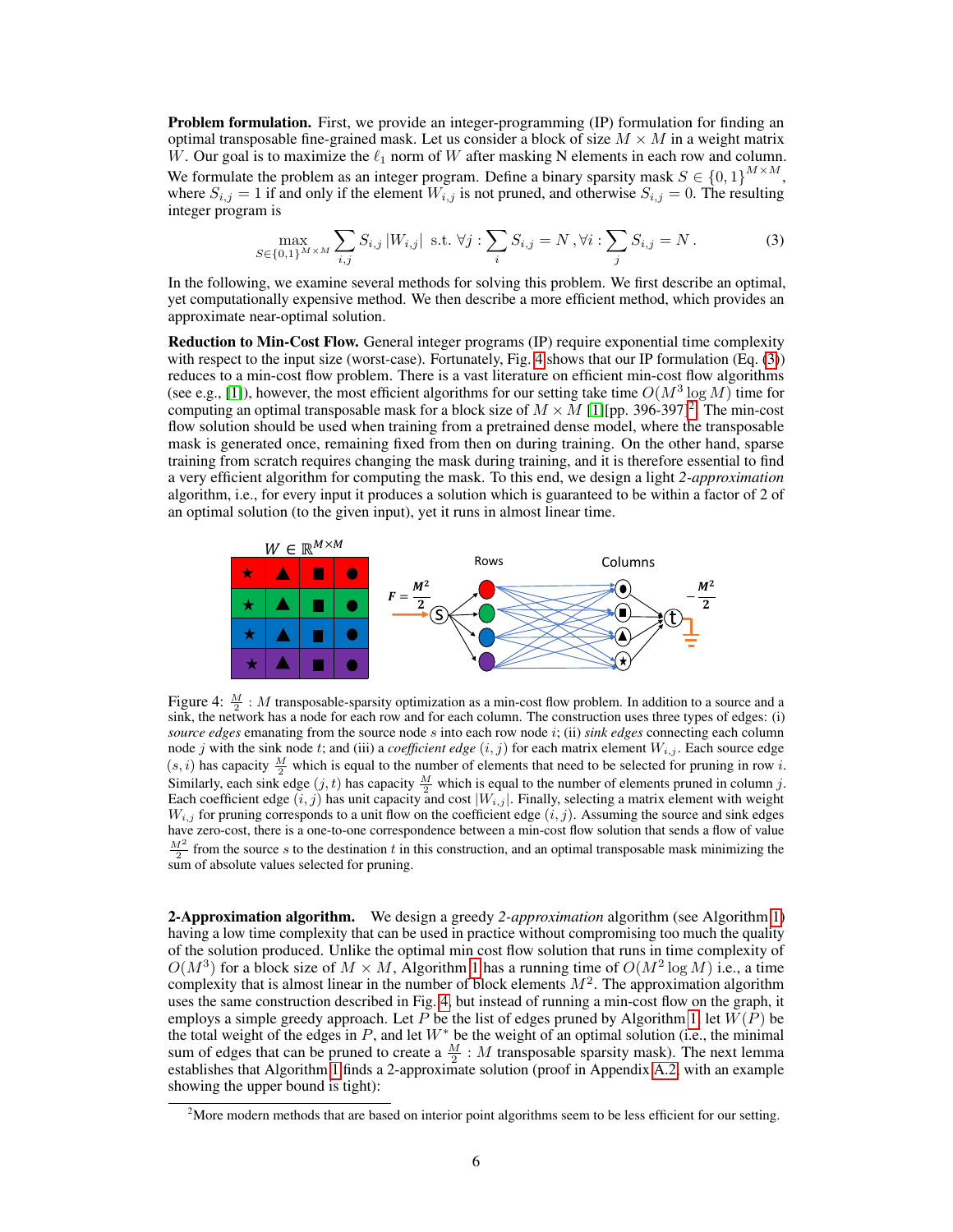**Lemma.** Algorithm 1 produces a tight 2-approximate solution, i.e.,  $W(P) < 2 \cdot W^*$ .

<span id="page-6-0"></span>

|  | <b>Algorithm 1</b> 2-approximation algorithm. <b>Input:</b> Bipartite graph $G=(V,E)$ ; <b>Initialize:</b> P= $\emptyset$ |  |  |  |  |  |  |
|--|---------------------------------------------------------------------------------------------------------------------------|--|--|--|--|--|--|
|--|---------------------------------------------------------------------------------------------------------------------------|--|--|--|--|--|--|

1: Sort list of coefficient edges from light to heavy; Let  $A = [e_1, ..., e_n]$  be the sorted list of edges. 2: for each edge  $e_i = (u, v) \in A$ ,  $i = 1, \ldots, n$  do

3: if degree(u) $\leq \frac{M}{2}$  or degree(v) $\leq \frac{M}{2}$  in P then  $P \leftarrow P + e_i$ .

In Table [2](#page-6-1) we show the running time overhead of ResNet50 training with IP, min cost flow and 2 approximation algorithms over regular training, the algorithms were implemented in a non-optimized way. All experiments were run in a single GPU and the mask was updated every 40 iterations. Notice the acceleration achieved with the 2-approximation algorithm in comparison to the naive IP. In Appendix A.3 we extend the complexity analysis.

## 4.1 Experiments

In this section, we demonstrate the effectiveness of our proposed transposable  $N : M$  fine-grained structured sparsity in computer vision and natural language processing tasks. We evaluate the suggested method in two cases: (i) initialize from a trained dense model and re-train with a fixed mask, similar to APEX's Automatic Sparsity (ASP [\[36\]](#page-11-3)), (ii) train from scratch and update the mask fre-

<span id="page-6-1"></span>Table 2: Overhead of different algorithms for finding the 4 : 8 transposable mask: ratio of their running time over regular training (ResNet50). Notice the overhead reduction in the 2 approximation algorithm in comparison to the naive IP.

| Method              | Overhead $(\% )$ |
|---------------------|------------------|
| Integer-programming | 180              |
| Min-cost flow       | 70               |
| 2-approximation     |                  |

quently, as done by Zhou et al. [\[43\]](#page-11-4). We show comparable accuracy to previous methods, while achieving a significant reduction of the training process resources — by exploiting the sparse tensor core abilities, allowing their use both in forward and backward passes. In all the experiments we use a 4:8 transposable-mask, which as shown in Table [1,](#page-4-1) have a similar MD as 2:4 mask used in previous works [\[36,](#page-11-3) [43\]](#page-11-4). Experimental details appear in Appendix A.4. In Appendix A.8 we show additional experiments with the 2:4 transpose mask showing that: (1) in most cases, 2:4 transpose is enough to achieve high accuracy, (2) in some cases where the 4:8 transpose is necessary, and (3) this is consistent with the MD results shown in Section [3.](#page-3-0)

**Initialization from a trained dense model** We evaluate the suggested  $N : M$  transposable mask using a trained dense model as initialization. In order to find the transposable mask, we solve the min-cost flow reduction (Fig. [4\)](#page-5-0) on the dense trained network and then fix the mask. In Table [3](#page-6-2) we compare our method with ASP [\[36\]](#page-11-3) on classification (ResNet50 - ImageNet dataset), detection (MaskRCNN - COCO dataset) and question answering (BERT-large - SQuAD dataset) tasks. While both methods initialized from the pre-trained models, the 4:8 transposable enables propagation acceleration in the retraining phase where ASP does not.

<span id="page-6-2"></span>Table 3: Comparison of our suggested method with ASP [\[36\]](#page-11-3) initialized from dense model on ResNet50 (Imagenet dataset), BERT-large (SQuAD dataset) and MaskRCNN (COCO dataset). We use a transposable 4:8 mask while ASP used 2:4. SU refers to the sparse tensor cores utilization, used both in forward and backward passes in the proposed method, allowing 2x sparse tensor cores utilization in comparison to ASP which use the sparse tensor cores only in the forward pass. Missing results in Nvidia [\[36\]](#page-11-3) were marked by '-'

| Model                | Metric | <b>Baseline</b> |          | ASP[36] 2:4 |          | Ours $4:8-T$ |                    |
|----------------------|--------|-----------------|----------|-------------|----------|--------------|--------------------|
|                      |        |                 | Accuracy | SU          | Accuracy | SU           | Accuracy           |
| ResNet18             | Top1   |                 | 69.7%    |             |          |              | 70.06%             |
| ResNet <sub>50</sub> | Top1   | $0\%$           | 76.15%   | 33%         | $76.6\%$ | 66%          | $76.6\%$           |
| Bert-Large           | F1     |                 | 91.1     |             | 91.5     |              | 91.67              |
| <b>MaskRCNN</b>      | ΑP     |                 | 37.7     |             | 37.9     |              | $37.\overline{84}$ |

**Sparse Training from scratch.** In order to avoid the training of a dense model, we also evaluate the proposed transposable  $N : M$  mask in the training from scratch setting. Similar to Zhou et al. [\[43\]](#page-11-4) we keep a dense copy of the weights and before each forward pass we mask the weights with a  $N : M$  transposable mask. In contrast to Zhou et al. [\[43\]](#page-11-4) who changed the mask every iteration, we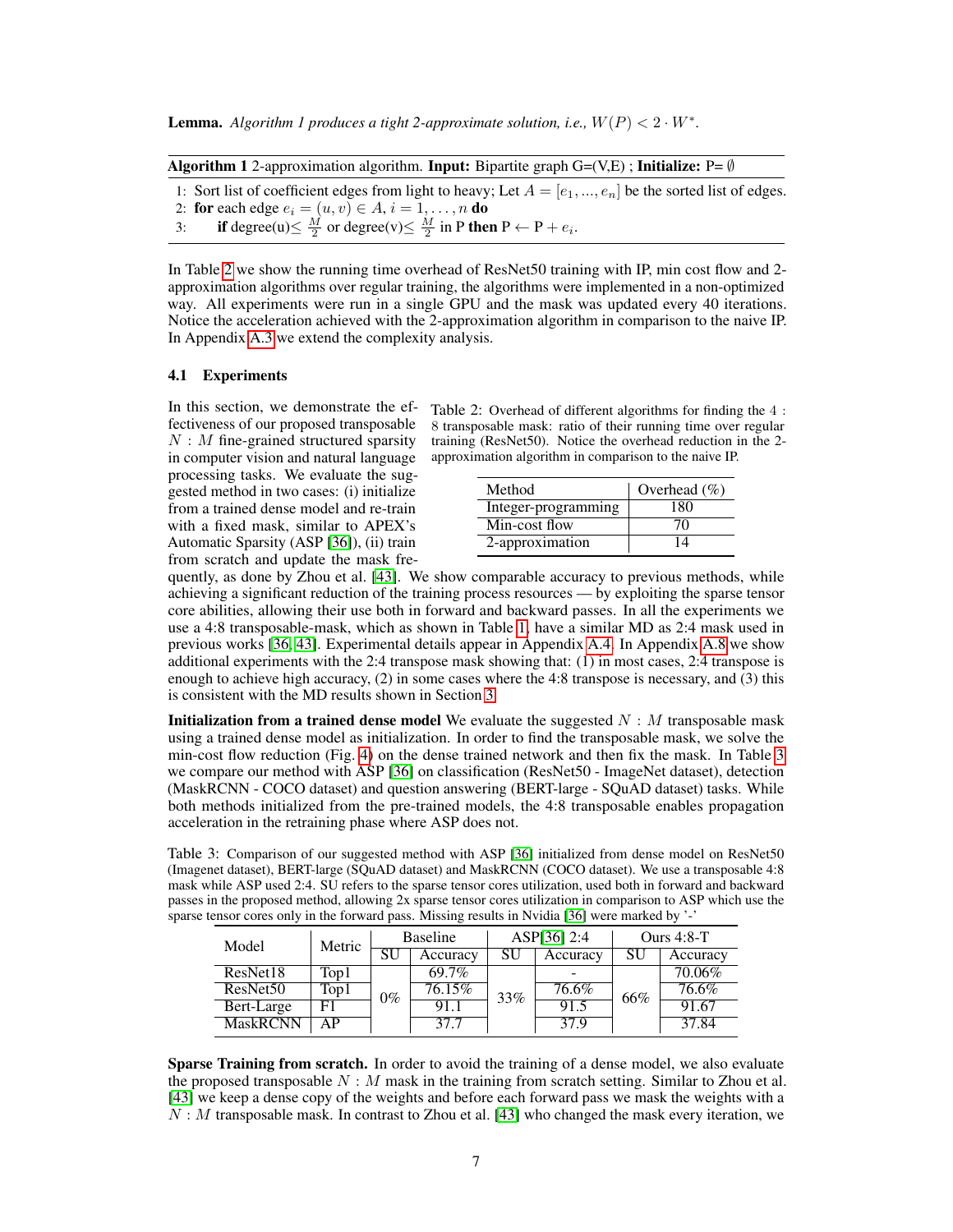<span id="page-7-1"></span>Table 4: Training from scratch of ResNet18, ResNet50, ResNext50 and Vgg11 on imageNet dataset and fine-tuning of Bert-base on SQuAD dataset, using the proposed 2-approximation scheme. SU refers to the sparse tensor cores utilization, used both in forward and backward passes in the proposed method, allowing 2x sparse tensor cores utilization in comparison to N:M-SS [\[43\]](#page-11-4) with comparable results. Missing results in Zhou et al. [\[43\]](#page-11-4) were marked by '-'

| Model                | Metric | <b>Baseline</b> |           | 4:8-SS $[43]$ |          | Ours $4:8-T$ |          |
|----------------------|--------|-----------------|-----------|---------------|----------|--------------|----------|
|                      |        | SU              | Accuracy  | SU            | Accuracy | SU           | Accuracy |
| ResNet18             | Top1   |                 | $70.54\%$ |               | 71.2%    |              | 70.75%   |
| ResNet <sub>50</sub> | Top1   |                 | 77.3%     |               | 77.4%    |              | 77.1%    |
| ResNext50            | Top1   | $0\%$           | 77.6%     | 33%           |          | 66%          | 77.4%    |
| Vgg11                | Top1   |                 | 69%       |               |          |              | 68.8%    |
| <b>BERT-base</b>     | F1     |                 | 88.52     |               |          |              | 88.38    |

found that we can use 2-approximation scheme to extract the transposable mask every 40 iterations. Empirically we found that the 2-approximation scheme is on average within a factor of 1.2 from the optimal mask. The hyper-parameters used for training are equal to the ones suggested by Zhou et al. [\[43\]](#page-11-4). In Table [4](#page-7-1) we test the proposed method over ResNet18, ResNet50, ResNext50, Vgg11 (ImageNet dataset) and fine-tune of Bert (SQuAD-v1.1 dataset) and compare to Zhou et al. [\[43\]](#page-11-4) results. As can be seen, we achieved comparable accuracy with 2x sparse tensor cores utilization in the training process.

# <span id="page-7-0"></span>5 Structured sparsity without full training

In section Section [4](#page-4-0) we suggested 4:8 transposable-mask to accelerate training, but what should we do if we wish to deploy the output of such training on hardware that supports only 2:4 finegrained sparsity. Forcing structured sparsity on a model that was trained with a different structured sparsity, leads to a severe accuracy degradation as several bits of the mask may change to satisfy the structured sparsity requirements. In this section we would focus on the more common case of deploying unstructured sparse model on hardware that support N:M structure. This is a fundamental problem as most DNN pruning methods focus on unstructured pruning, which reduces the memory footprint. However, current hardware implementations suggest that, unless very high sparsity levels are achieved, the model cannot be accelerated at all. Hence, commonly, the weights are simply decompressed before multiplication. To understand the problem we study the probability that an unstructured mask would not violate any  $N : M$  constraint [\[36\]](#page-11-3). Then we discuss two light methods to bridge the gap when a sparse model is given but the hardware does not support its structure.

Probability for violating the N : M constraint in unstructured sparsity. Let  $X =$  ${x_1, x_2, ..., x_M}$  be a block of independent and identically distributed random variables. Assume that with a probability  $\rho$ ,  $x_i$  can be pruned without accuracy degradation (i.e., unstructured pruning). In this section, we consider a general form of block sparsity in which, for a block of size  $M$ , at least N values could be pruned. Define X to be  $N : M$  sparse if this M sized block has at least N values that can be pruned without harming accuracy. The probability of having a  $N : M$  sparse block is given by the binomial distribution and so

<span id="page-7-2"></span>
$$
P(X \text{ is } N: M \text{ sparse}) = \sum_{i \ge N} {M \choose i} \cdot \rho^i \cdot (1 - \rho)^{M - i}
$$
 (4)

In Fig. [5a](#page-8-0) we plot Eq. [\(4\)](#page-7-2) for the case of  $\rho = 0.5$ . To force a given sparse model to have a fine grained  $N : M$  sparsity, we need to make sure that N out of every M contiguous elements are zero. Therefore, as in Nvidia [\[36\]](#page-11-3), in each block we prune N weights with the lowest magnitude (including any zero weights, e.g., non-active). Forcing this pattern on an existing unstructured mask might remove active (non-zero) weights, i.e., flipping some of the mask values from one to zero. We named those required flips, *pattern-violations*. Removing active weights without re-training tends to severely degrade the model accuracy. To demonstrate the problem we used an unstructured sparse pretrained ResNet-50 model ( $\rho = 0.86$ ) and set the N : M structure per-layer, based on Eq. [\(4\)](#page-7-2), such that the probability for a pattern-violation would be equal or less than a given percentage. Here we used a block size of  $M = 8$ . Notably, without any optimization even a 1% pattern-violation results in severe degradation (Fig. [5b\)](#page-8-0). Next, we describe two light methods to boost the accuracy.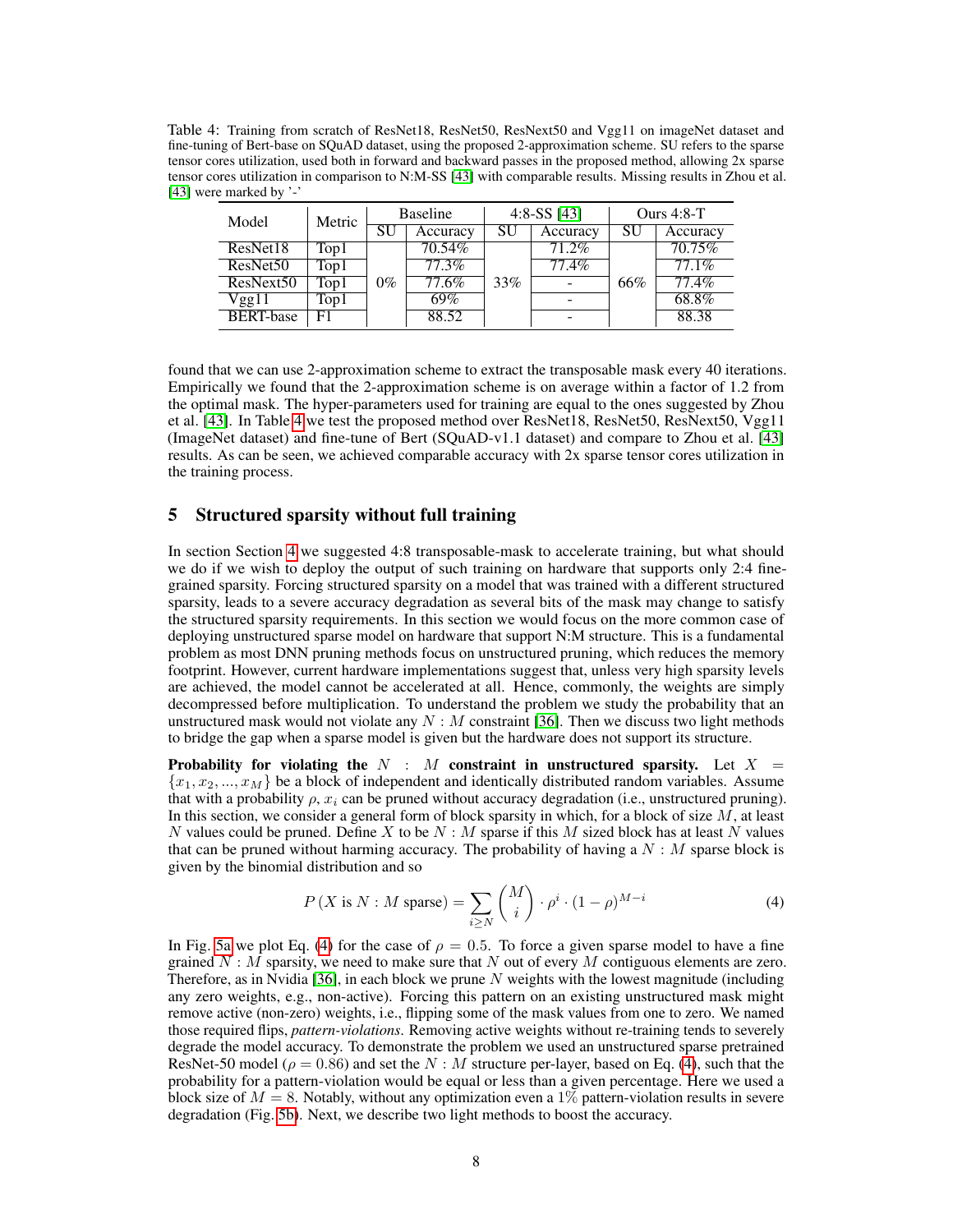<span id="page-8-0"></span>

Figure 5: (a): Eq. [\(4\)](#page-7-2) for  $\rho = 0.5$  and various block sizes M. We have a sharp ("phase") transition at  $N/M = \rho$ . Specifically, (i) when  $N/M \le \rho$  we have a probability larger than 0.5 that the sampled block is N : M sparse; (ii) when  $N/M \ge \rho$  this probability quickly decreases to zero. As block size M increases this phase-transition gets sharper. As expected, when  $M \to \infty$ , unstructured sparsity satisfies the structured constraints, and we expect it to display the phase transition precisely at the critical point  $\rho$ . (b): Top-1 accuracy vs. percent of constraints violated. The numbers next to the baseline samples represents the sparsity level of the refined model.

Fixing pruning bias using mean absorption. Several works [\[3,](#page-9-11) [11,](#page-9-12) [19\]](#page-10-15) reported that it is important to fix the bias introduced when quantizing the model. We build on those results and suggest absorbing the mean of the N pruned weights into the  $M - N$  non zeroed weights. As can be seen in Fig. [5b](#page-8-0) this simple fix, by itself, greatly boosts accuracy.

AdaPrune. Recently, several works [\[19,](#page-10-15) [33\]](#page-11-9) suggested light and fast fine-tuning techniques for post-train quantization. These techniques replace the heavy full model training with a fast perlayer optimization which requires only a few iterations to converge. While each method applies a different optimization technique, they all aim to reduce the discrepancy between the quantized and full-precision layer outputs. We adjusted the parallel-AdaQuant [\[19\]](#page-10-15) technique to the pruning problem by defining its objective to be:

$$
\min_{W'} ||WX - (S \odot W')X||_2^2,\tag{5}
$$

where W is the original weight layer,  $W'$  is the weight layer we aim to find, X is the output of the previous activation layer, S is the weight sparsity mask, and  $\odot$  is a component-wise product. We named this method AdaPrune. In our experiments we used 1000 images from the ImageNet training set as a calibration set. As can be seen in Fig. [5b,](#page-8-0) AdaPrune is capable of correcting the remaining error and obtain less than 1% degradation from the original unstructured-sparse model counterpart. We argue that with AdaPrune, we can potentially adapt any generic mask to the hardware at hand, thus elevate the need to retrain the model. However, full re-training is still necessary when starting from a dense model (thus having 50% pattern-violation), since there we get 2.3% degradation using AdaPrune. We discuss and extend those experiments in Appendix A.1.

### <span id="page-8-1"></span>6 Conclusions

In this work, we analyze the constraints introduced by fine-grained sparsity. We discuss the limitations of current research in the field and suggest a new measure called *mask diversity* to connect between the mask constraint and the accuracy of the network. In addition, we discuss the inherent problem of accelerating sparse training and suggest a novel N:M transposable-mask which enables accelerating the backward phase as well. We formulate the question of finding the optimal mask as a minimumcost-flow problem and show no accuracy degradation in a variety of tasks with 2x acceleration in comparison to previous methods [\[36\]](#page-11-3). We experimented with transposable-masks also in the setting of Zhou et al. [\[43\]](#page-11-4) where pretrained model is not given but the mask is dynamically changing based on the gradients and a copy of the weights which are kept dense. In this setting we define an approximation scheme with an (almost) linear (in input-size) time complexity that produces a mask whose  $\ell_1$ -norm is within a factor of 2 from the optimal mask and allow 2x acceleration in comparison to Zhou et al. [\[43\]](#page-11-4). While a different line of research suggested more extreme setting which restrict the memory footprint to the compressed model size  $[4, 29, 30, 7, 9]$  $[4, 29, 30, 7, 9]$  $[4, 29, 30, 7, 9]$  $[4, 29, 30, 7, 9]$  $[4, 29, 30, 7, 9]$  $[4, 29, 30, 7, 9]$  $[4, 29, 30, 7, 9]$  $[4, 29, 30, 7, 9]$  $[4, 29, 30, 7, 9]$ , we argue that our method is orthogonal to it and both methods could be easily be combined. We believe this work paves the path toward true efficient sparse training. Finally, we suggest a simple method (AdaPrune) to transform an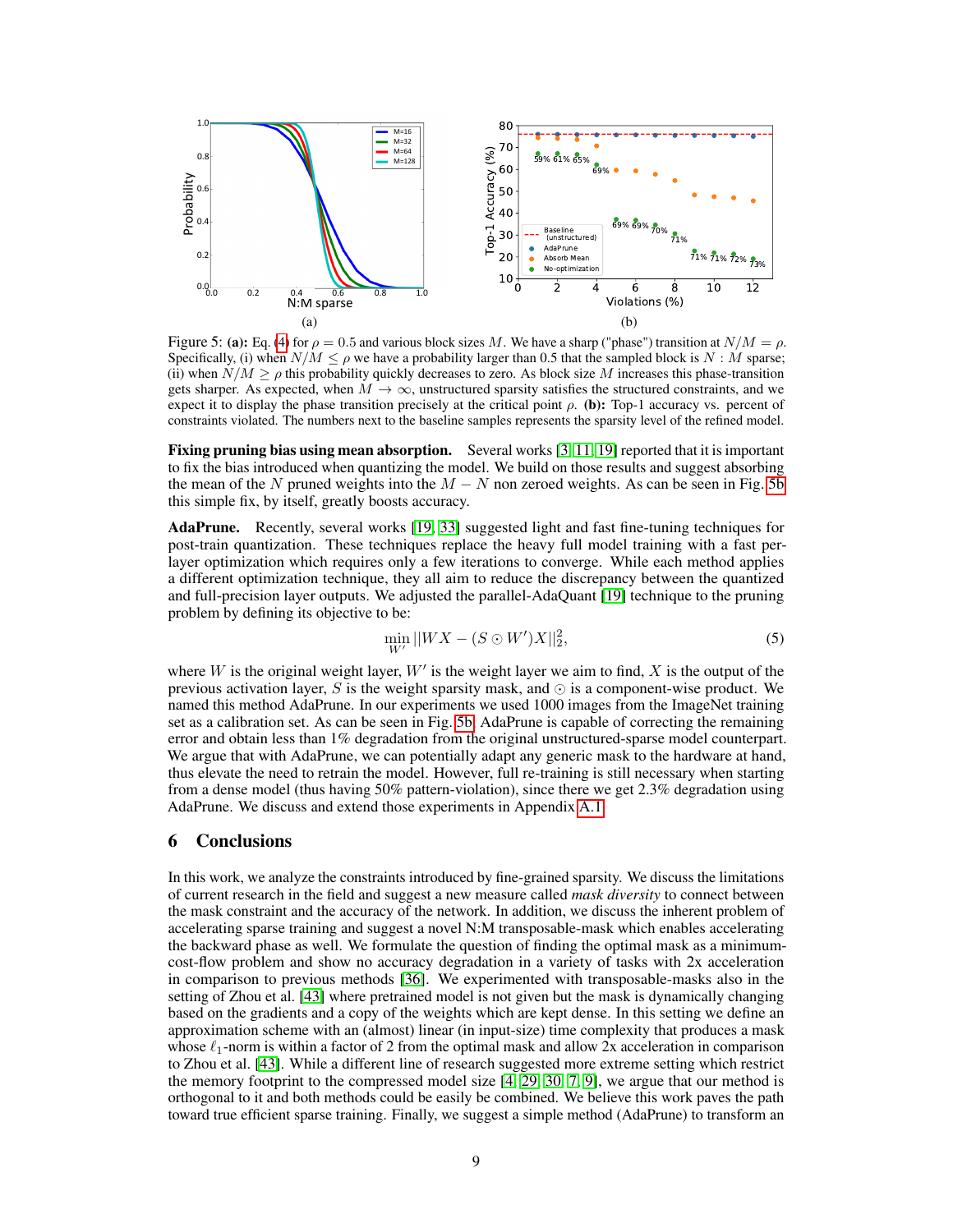unstructured sparse model to an  $N : M$  fine-grained sparse structured model with little to no training (e.g., less than 1% degradation in ResNet50). Furthermore, with a light training procedure over a calibration set (i.e., AdaPrune) we can switch from unstructured model to 4:8 structure sparsity and thus gain 2x inference speedup.

Broader impact. Training DNNs is an expensive process which requires a high amount of resources and time. This long time can prevent the use of DNNs in many applications, despite their impressive performance. Reducing training time gives the opportunity to to use of DNNs in additional applications, or even use the extra time to improve the existing models. We need to take into account that accelerated training could introduce training instabilities. These models will need a careful examination, specially when used in real applications, such as medical devices.

#### Acknowledgements

The research of JN is supported in part by US-Israel BSF grant 2018352 and by ISF grant 2233/19 (2027511). The research of DS was supported by the Israel Science Foundation (grant No. 1308/18), and by the Israel Innovation Authority (the Avatar Consortium).

#### References

- <span id="page-9-10"></span>[1] Ravindra K Ahuja, Thomas L Magnanti, and James B Orlin. Network flows. 1988.
- <span id="page-9-2"></span>[2] Ron Banner, Itay Hubara, Elad Hoffer, and Daniel Soudry. Scalable methods for 8-bit training of neural networks. In *NeurIPS*, 2018.
- <span id="page-9-11"></span>[3] Ron Banner, Yury Nahshan, Elad Hoffer, and Daniel Soudry. Post-training 4-bit quantization of convolution networks for rapid-deployment. *arXiv preprint arXiv:1810.05723*, 2018.
- <span id="page-9-7"></span>[4] Guillaume Bellec, David Kappel, Wolfgang Maass, and Robert Legenstein. Deep rewiring: Training very sparse deep networks. *arXiv preprint arXiv:1711.05136*, 2017.
- <span id="page-9-3"></span>[5] Yoshua Bengio, Nicholas Léonard, and Aaron Courville. Estimating or propagating gradients through stochastic neurons for conditional computation. *arXiv preprint arXiv:1308.3432*, 2013.
- <span id="page-9-1"></span>[6] T. Brown, B. Mann, Nick Ryder, Melanie Subbiah, J. Kaplan, Prafulla Dhariwal, Arvind Neelakantan, Pranav Shyam, Girish Sastry, Amanda Askell, Sandhini Agarwal, Ariel Herbert-Voss, G. Krüger, T. Henighan, R. Child, Aditya Ramesh, D. Ziegler, Jeffrey Wu, Clemens Winter, Christopher Hesse, Mark Chen, E. Sigler, Mateusz Litwin, Scott Gray, Benjamin Chess, J. Clark, Christopher Berner, Sam McCandlish, A. Radford, Ilya Sutskever, and Dario Amodei. Language models are few-shot learners. *ArXiv*, abs/2005.14165, 2020.
- <span id="page-9-5"></span>[7] Tim Dettmers and Luke Zettlemoyer. Sparse networks from scratch: Faster training without losing performance. *arXiv preprint arXiv:1907.04840*, 2019.
- <span id="page-9-8"></span>[8] Erich Elsen, Marat Dukhan, Trevor Gale, and Karen Simonyan. Fast sparse convnets. *2020 IEEE/CVF Conference on Computer Vision and Pattern Recognition (CVPR)*, pp. 14617–14626, 2020.
- <span id="page-9-4"></span>[9] Utku Evci, Trevor Gale, Jacob Menick, Pablo Samuel Castro, and Erich Elsen. Rigging the lottery: Making all tickets winners. In *International Conference on Machine Learning*, pp. 2943–2952. PMLR, 2020.
- <span id="page-9-0"></span>[10] W. Fedus, Barret Zoph, and Noam Shazeer. Switch transformers: Scaling to trillion parameter models with simple and efficient sparsity. *ArXiv*, abs/2101.03961, 2021.
- <span id="page-9-12"></span>[11] Alexander Finkelstein, Uri Almog, and Mark Grobman. Fighting quantization bias with bias. *arXiv preprint arXiv:1906.03193*, 2019.
- <span id="page-9-6"></span>[12] Jonathan Frankle and Michael Carbin. The lottery ticket hypothesis: Finding sparse, trainable neural networks. In *ICLR*, 2018.
- <span id="page-9-9"></span>[13] Trevor Gale, Matei A. Zaharia, Cliff Young, and Erich Elsen. Sparse gpu kernels for deep learning. In *SC*, 2020.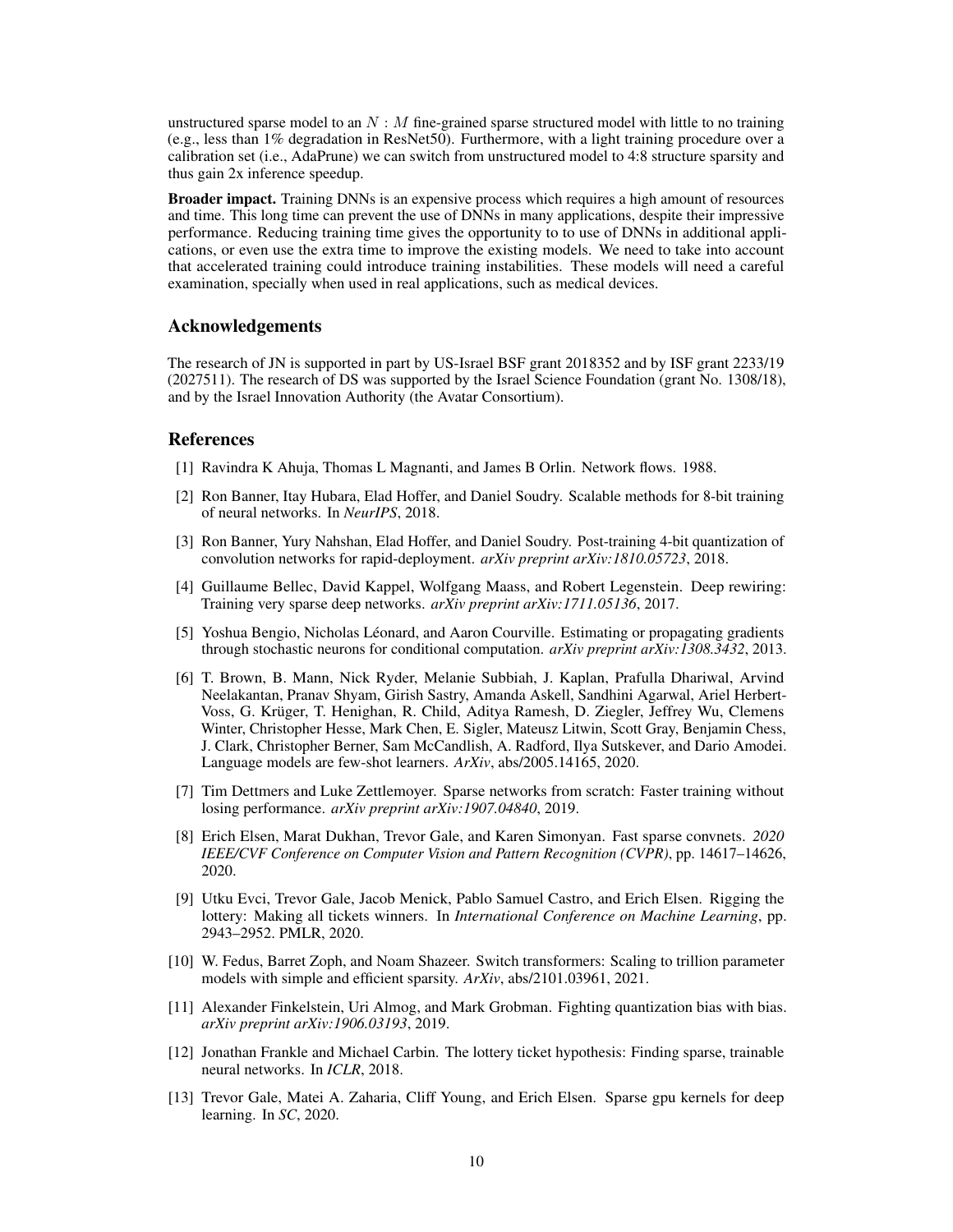- <span id="page-10-7"></span>[14] Scott Gray, Alec Radford, and Diederik P Kingma. Gpu kernels for block-sparse weights. *arXiv preprint arXiv:1711.09224*, 3, 2017.
- <span id="page-10-1"></span>[15] Song Han, J. Pool, John Tran, and W. Dally. Learning both weights and connections for efficient neural network. *ArXiv*, abs/1506.02626, 2015.
- [16] Kaiming He, X. Zhang, Shaoqing Ren, and Jian Sun. Deep residual learning for image recognition. *2016 IEEE Conference on Computer Vision and Pattern Recognition (CVPR)*, pp. 770–778, 2016.
- <span id="page-10-0"></span>[17] Geoffrey E. Hinton, Oriol Vinyals, and J. Dean. Distilling the knowledge in a neural network. *ArXiv*, abs/1503.02531, 2015.
- <span id="page-10-3"></span>[18] Itay Hubara, Matthieu Courbariaux, Daniel Soudry, Ran El-Yaniv, and Yoshua Bengio. Quantized neural networks: Training neural networks with low precision weights and activations. *The Journal of Machine Learning Research*, 18(1):6869–6898, 2017.
- <span id="page-10-15"></span>[19] Itay Hubara, Yury Nahshan, Yair Hanani, R. Banner, and Daniel Soudry. Improving post training neural quantization: Layer-wise calibration and integer programming. *ArXiv*, abs/2006.10518, 2020.
- <span id="page-10-4"></span>[20] S. A. Janowsky. Pruning versus clipping in neural networks. *Physical Review A, 39(12):6600–6603*, 1989. URL [https://link.aps.org/doi/10.1103/PhysRevA.39.](https://link.aps.org/doi/10.1103/PhysRevA.39.6600) [6600](https://link.aps.org/doi/10.1103/PhysRevA.39.6600).
- <span id="page-10-6"></span>[21] E. D. Karnin. A simple procedure for pruning backpropagation trained neural networks. *IEEE transactions on neural networks, 1(2):239–242*, 1990.
- <span id="page-10-9"></span>[22] N. Lee, Thalaiyasingam Ajanthan, and P. Torr. Snip: Single-shot network pruning based on connection sensitivity. In *ICLR*, 2019.
- <span id="page-10-2"></span>[23] Hao Li, Asim Kadav, Igor Durdanovic, Hanan Samet, and Hans Peter Graf. Pruning filters for efficient convnets. In *ICLR*, 2017.
- <span id="page-10-14"></span>[24] Zhi-Gang Liu, Paul N Whatmough, and Matthew Mattina. Sparse systolic tensor array for efficient cnn hardware acceleration. *arXiv preprint arXiv:2009.02381*, 2020.
- <span id="page-10-11"></span>[25] Zhuang Liu, Mingjie Sun, Tinghui Zhou, Gao Huang, and Trevor Darrell. Rethinking the value of network pruning. *arXiv preprint arXiv:1810.05270*, 2018.
- <span id="page-10-8"></span>[26] Christos Louizos, M. Welling, and Diederik P. Kingma. Learning sparse neural networks through l0 regularization. In *ICLR*, 2018.
- <span id="page-10-10"></span>[27] Jian-Hao Luo, Jianxin Wu, and W. Lin. Thinet: A filter level pruning method for deep neural network compression. *2017 IEEE International Conference on Computer Vision (ICCV)*, pp. 5068–5076, 2017.
- [28] Sébastien Marcel and Yann Rodriguez. Torchvision the machine-vision package of torch. In *Proceedings of the 18th ACM International Conference on Multimedia*, MM '10, pp. 1485–1488, New York, NY, USA, 2010. Association for Computing Machinery. ISBN 9781605589336. doi: 10.1145/1873951.1874254. URL <https://doi.org/10.1145/1873951.1874254>.
- <span id="page-10-12"></span>[29] Decebal Constantin Mocanu, Elena Mocanu, Peter Stone, Phuong H Nguyen, Madeleine Gibescu, and Antonio Liotta. Scalable training of artificial neural networks with adaptive sparse connectivity inspired by network science. *Nature communications*, 9(1):1–12, 2018.
- <span id="page-10-13"></span>[30] Hesham Mostafa and Xin Wang. Parameter efficient training of deep convolutional neural networks by dynamic sparse reparameterization. In *International Conference on Machine Learning*, pp. 4646–4655. PMLR, 2019.
- <span id="page-10-5"></span>[31] M. C. Mozer and P. Smolensky. Skeletonization: A technique for trimming the fat from a network via relevance assessment. *Advances in neural information processing systems, pp. 107–115*, 1989a.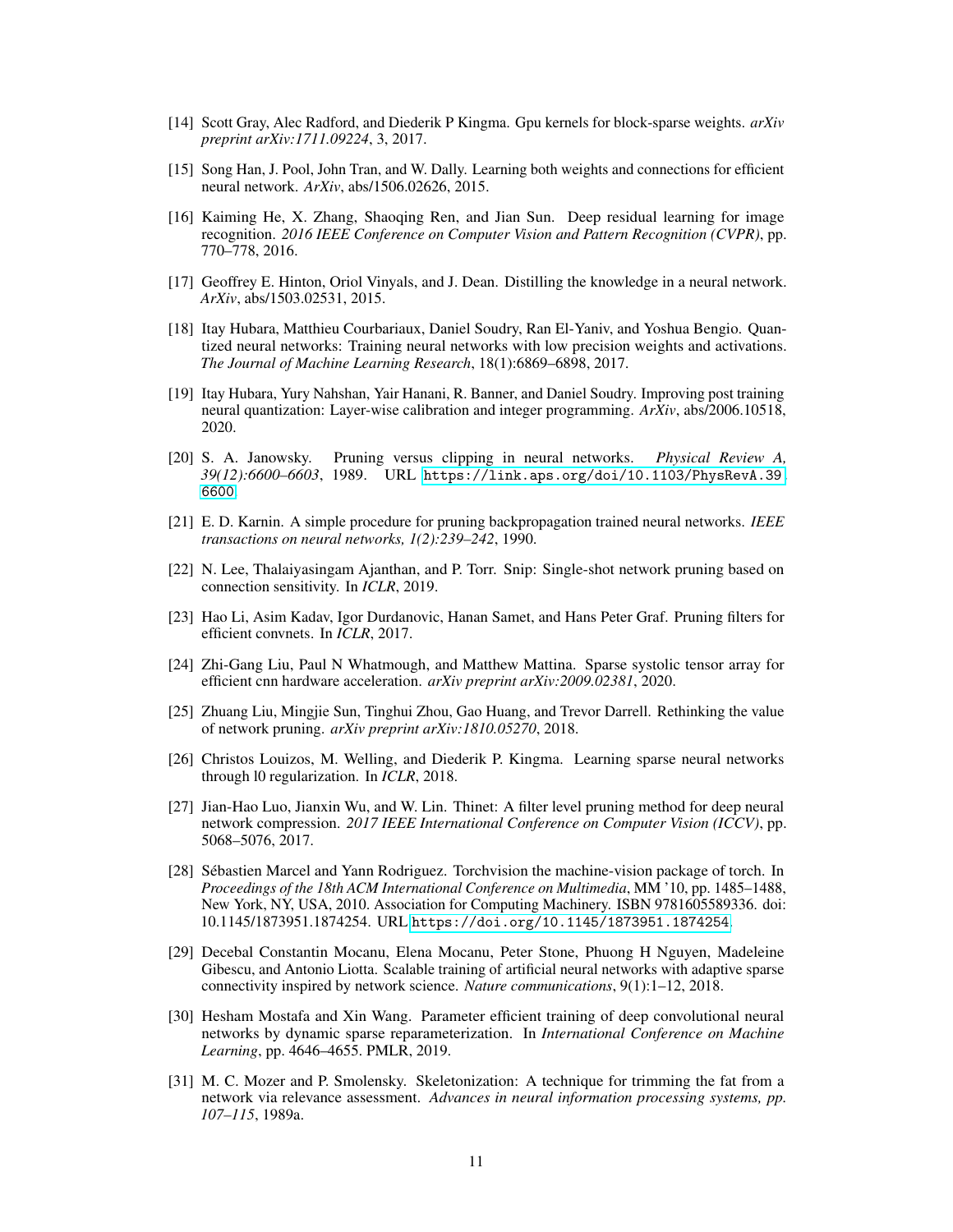- <span id="page-11-5"></span>[32] M. C. Mozer and P. Smolensky. Using relevance to reduce network size automatically. *Connection Science, 1(1):3–16*, 1989b.
- <span id="page-11-9"></span>[33] Markus Nagel, Rana Ali Amjad, Mart van Baalen, Christos Louizos, and Tijmen Blankevoort. Up or down? adaptive rounding for post-training quantization. In *ICML*, 2020.
- <span id="page-11-0"></span>[34] Yury Nahshan, Brian Chmiel, Chaim Baskin, Evgenii Zheltonozhskii, Ron Banner, Alex M. Bronstein, and Avi Mendelson. Loss aware post-training quantization. *ArXiv*, abs/1911.07190, 2019.
- [35] Nvidia. Nvidia deep learning examples for tensor cores. 2018. URL [https://github.com/](https://github.com/NVIDIA/DeepLearningExamples/tree/master/PyTorch) [NVIDIA/DeepLearningExamples/tree/master/PyTorch](https://github.com/NVIDIA/DeepLearningExamples/tree/master/PyTorch).
- <span id="page-11-3"></span>[36] Nvidia. a100 tensor core gpu architecture. 2020. URL [http://](http://https://www.nvidia.com/content/dam/en-zz/Solutions/Data-Center/nvidia-ampere-architecture-whitepaper.pdf) [https://www.nvidia.com/content/dam/en-zz/Solutions/Data-Center/](http://https://www.nvidia.com/content/dam/en-zz/Solutions/Data-Center/nvidia-ampere-architecture-whitepaper.pdf) [nvidia-ampere-architecture-whitepaper.pdf](http://https://www.nvidia.com/content/dam/en-zz/Solutions/Data-Center/nvidia-ampere-architecture-whitepaper.pdf).
- <span id="page-11-2"></span>[37] A. Renda, Jonathan Frankle, and Michael Carbin. Comparing rewinding and fine-tuning in neural network pruning. *ArXiv*, abs/2003.02389, 2020.
- <span id="page-11-6"></span>[38] A. Renda, Jonathan Frankle, and Michael Carbin. Comparing rewinding and fine-tuning in neural network pruning. In *ICLR*, 2020.
- [39] Darko Stosic and Dusan Stosic. Search spaces for neural model training. *ArXiv*, abs/2105.12920, 2021.
- <span id="page-11-7"></span>[40] Mingxing Tan, Bo Chen, Ruoming Pang, Vijay Vasudevan, Mark Sandler, Andrew Howard, and Quoc V Le. Mnasnet: Platform-aware neural architecture search for mobile. In *Proceedings of the IEEE/CVF Conference on Computer Vision and Pattern Recognition*, pp. 2820–2828, 2019.
- <span id="page-11-1"></span>[41] Wei Wen, Chunpeng Wu, Yandan Wang, Yiran Chen, and Hai Li. Learning structured sparsity in deep neural networks. In *In Advances in neural information processing systems, pp. 2074–2082*, 2016.
- <span id="page-11-8"></span>[42] Bichen Wu, Xiaoliang Dai, Peizhao Zhang, Yanghan Wang, Fei Sun, Yiming Wu, Yuandong Tian, Peter Vajda, Yangqing Jia, and Kurt Keutzer. Fbnet: Hardware-aware efficient convnet design via differentiable neural architecture search. In *Proceedings of the IEEE/CVF Conference on Computer Vision and Pattern Recognition*, pp. 10734–10742, 2019.
- <span id="page-11-4"></span>[43] Aojun Zhou, Yukun Ma, Junnan Zhu, Jianbo Liu, Zhijie Zhang, Kun Yuan, Wenxiu Sun, and Hongsheng Li. Learning n:m fine-grained structures sparse neural networks from scratch. In *ICLR*, 2021.

# **Checklist**

The checklist follows the references. Please read the checklist guidelines carefully for information on how to answer these questions. For each question, change the default **[TODO]** to [Yes], [No], or [N/A]. You are strongly encouraged to include a **justification to your answer**, either by referencing the appropriate section of your paper or providing a brief inline description. For example:

- Did you include the license to the code and datasets? [Yes] See Section ??.
- Did you include the license to the code and datasets? [No] The code and the data are proprietary.
- Did you include the license to the code and datasets? [N/A]

Please do not modify the questions and only use the provided macros for your answers. Note that the Checklist section does not count towards the page limit. In your paper, please delete this instructions block and only keep the Checklist section heading above along with the questions/answers below.

1. For all authors...